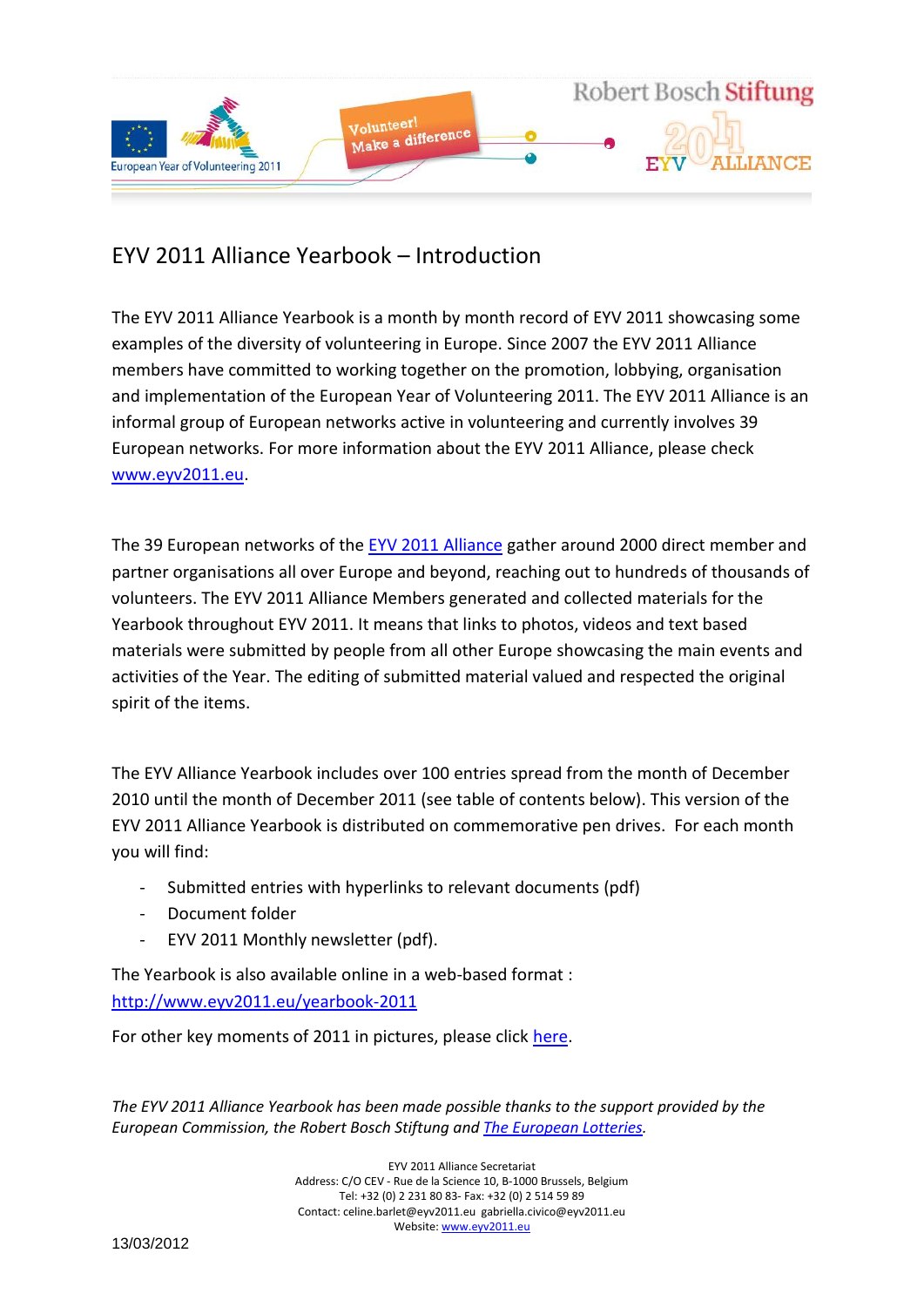

# **EYV 2011 Alliance - Yearbook 2011 Table of contents**

| <b>Yearbook-December 2010</b>                                                                                    | Title                                                                                                    |
|------------------------------------------------------------------------------------------------------------------|----------------------------------------------------------------------------------------------------------|
| <b>CEV - European Volunteer Center</b>                                                                           | VOLUM and Pro Vobis: Gala for volunteers                                                                 |
| European Non-Governmental Sports Organisation Youth - ENGSO Youth The European Athletics Young Leaders Community |                                                                                                          |
| Eurodiaconia                                                                                                     | Eurodiaconia Volunteering Policy Paper                                                                   |
| Mental Health Europe - MHE                                                                                       | Mental Health Europe "Volunteering as a tool for social inclusion of people with mental health problems" |
| Solidar                                                                                                          | Solidar Briefing paper # 26 - Volunteering and the European Year on Volunteering 2011                    |

## **[Yearbook-January 2011](EYV2011Alliance_YEARBOOK/EYV2011Alliance_Yearbook_01_2011/EYV2011Alliance_YEARBOOK_Jan2011.pdf)**

| EYV 2011 Alliance                                                    | [EYV 2011 Alliance Working Group Kick Off Conference, Budapest (Hungary)                                        |
|----------------------------------------------------------------------|-----------------------------------------------------------------------------------------------------------------|
| WOSM / WAGGGS                                                        | Raising Awareness: the Pfaderer Family on Tour                                                                  |
| Red Cross - EU Office                                                | British Red Cross: Red100 - A national conference for young volunteers                                          |
| The European Civil Society Platform on Lifelong Learning - EUCIS-LLL | Public hearing "Recognising the role of volunteers and volunteering for social cohesion and active citizenship" |
| Volonteurope / Euclid Network - EN                                   | Paper on the economic value of volunteering and contribution-in-kind (EUCLID & Volonteurope), 2011              |

## **[Yearbook-February 2011](EYV2011Alliance_YEARBOOK/EYV2011Alliance_Yearbook_02_2011/EYV2011Alliance_YEARBOOK_Feb2011.pdf)**

| Solidar                                | <b>Home finances and administration with Humanitas. The Netherlands</b> |
|----------------------------------------|-------------------------------------------------------------------------|
| <b>CEV - European Volunteer Center</b> | Villaggio Solidale: the first Italian fair on volunteering              |
| Red Cross - EU Office                  | Portuguese Red Cross - Videoclip with testimonies by volunteers         |
| Volonteurope                           | Volonteurope Seminar Series: the Value of Volunteering                  |

## **[Yearbook-March 2011](EYV2011Alliance_YEARBOOK/EYV2011Alliance_Yearbook_03_2011/EYV2011Alliance_YEARBOOK_March2011.pdf)**

| The Association of Voluntary Service Organisations - AVSO     | Workshop What role for international volunteers in Humanitarian Aid and Development?, Brussels (Belgium) |
|---------------------------------------------------------------|----------------------------------------------------------------------------------------------------------|
| ENGAGE                                                        | First European Employee Volunteering Awards 2011, London, UK                                             |
| EYV 2011 Alliance                                             | EYV 2011 Alliance Working Group Meeting March, Brussels (Belgium)                                        |
| WOSM / WAGGGS                                                 | Austria Celebrates the European Year of Volunteering EYV 2011                                            |
| The World Organization of the Scout Movement - WOSM           | Volunteering in Youth NGOs: Citizens in action                                                           |
| EYV 2011 Alliance                                             | New Dutch with Humanitas, The Netherlands                                                                |
| CEV - European Volunteer Center                               | Plataforma de Voluntariat Social de la Comunitat Valenciana: Quality Reference day - 15th March 2011     |
| The World Association of Girl Guides and Girl Scouts - WAGGGS | WAGGGS Young Women's World Forum 2011: "together we can change our world"                                |
| European Anti Poverty Network - EAPN                          | Volunteering: a tool for inclusion? Magazine of the European Anti-Poverty Network (EAPN), 2011           |
| The World Organization of the Scout Movement - WOSM           | <b>WOSM European Region Volunteers in action</b>                                                         |
| EYV 2011 Alliance                                             | President Nilsson expresses support to the EYV 2011 Alliance                                             |

#### **[Yearbook-April 2011](EYV2011Alliance_YEARBOOK/EYV2011Alliance_Yearbook_04_2011/EYV2011Alliance_YEARBOOK_April2011.pdf)**

| The World Organization of the Scout Movement - WOSM | Volontaire un jour, bénévole toujours!                                                                                                                                |
|-----------------------------------------------------|-----------------------------------------------------------------------------------------------------------------------------------------------------------------------|
| WOSM / WAGGGS                                       | Conference "Inspiration for recognition"                                                                                                                              |
|                                                     | European Non-Governmental Sports Organisation Youth - ENGSO Youth  Volunteering in Sport - a priority topic for the French ENGSO Youth Member, CNOSF Youth Commission |
| Solidar                                             | Dutch Holidays with Humanitas, The Netherlands                                                                                                                        |
| CEV - European Volunteer Center                     | CSVnet organised the Italian launching conference of EYV 2011                                                                                                         |
| YFJ - European Youth Forum                          | European Youth Forum - Working group on volunteering                                                                                                                  |
| Red Cross - EU Office                               | Swedish Red Cross launches volunteer blog                                                                                                                             |
| Red Cross - EU Office                               | Red Cross says "thank you" to volunteers                                                                                                                              |
| EYV 2011 Alliance                                   | EYV 2011 Alliance member organisation featured in European Commission "stockshots" (Part 1)                                                                           |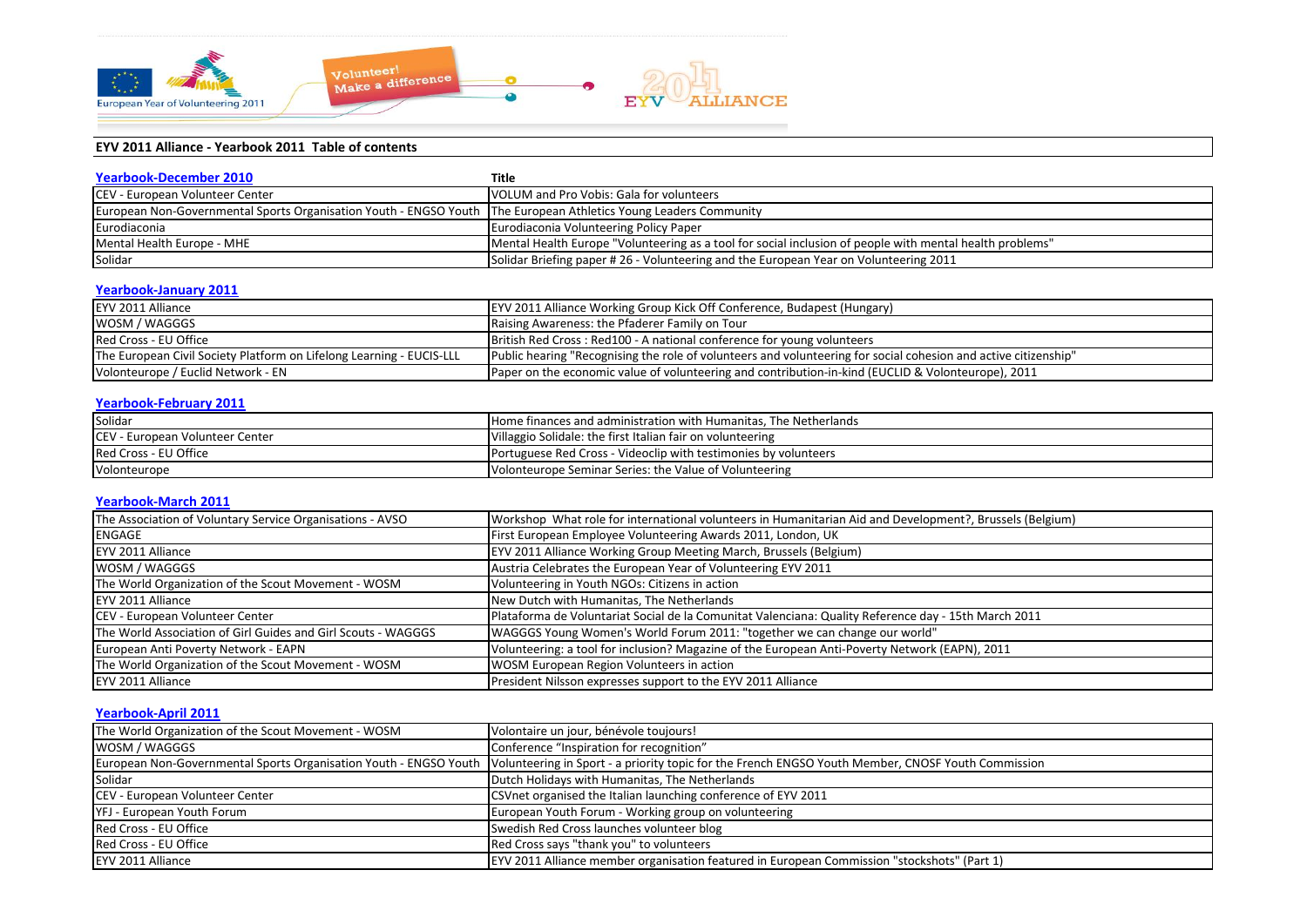#### **[Yearbook-May 2011](EYV2011Alliance_YEARBOOK/EYV2011Alliance_Yearbook_05_2011/EYV Flow Issue 9 May 2011.pdf)**

| The European Civil Society Platform on Lifelong Learning - EUCIS-LLL                                 | <b>EUCIS-LLL Annual Conference 2011 on Volunteering within Education &amp; Training</b>               |
|------------------------------------------------------------------------------------------------------|-------------------------------------------------------------------------------------------------------|
| EYV 2011 Alliance                                                                                    | EYV 2011 Alliance Working Group Meeting May, Brussels (Belgium)                                       |
| The World Organization of the Scout Movement - WOSM                                                  | Apresentação CNE Voluntariado                                                                         |
| European Non-Governmental Sports Organisation Youth - ENGSO Youth   ENGSO Youth Volunteer Award 2011 |                                                                                                       |
| Eurodiaconia                                                                                         | Report: Eurodiaconia and DW der EKD Round Table on the legal aspects of volunteering                  |
| CEV - European Volunteer Center                                                                      | The future of volunteering: concepts, trends, visions Tallinn, Estonia 4th-6th May 2011               |
| CEV - European Volunteer Center                                                                      | European Volunteer Measurement Project (EVMP) Kick off training session with Johns Hopkins University |
| Red Cross - EU Office                                                                                | World Red Cross Red Crescent Day: 8 May 2011                                                          |
| Eurodiaconia                                                                                         | A Picture of Volunteering in Diaconia (Eurodiaconia), 2011                                            |

#### **[Yearbook-June 2011](EYV2011Alliance_YEARBOOK/EYV2011Alliance_Yearbook_06_2011/EYV2011Alliance_YEARBOOK_June2011.pdf)**

| ENGAGE                                                        | Join Give & Gain Day 24th June 2011 (UK and others)                                                           |
|---------------------------------------------------------------|---------------------------------------------------------------------------------------------------------------|
| The World Organization of the Scout Movement - WOSM           | Cub Scouts Pack into Parliament                                                                               |
| The World Organization of the Scout Movement - WOSM           | Croatian Scouts celebrating European Year of Volunteering                                                     |
| The World Organization of the Scout Movement - WOSM           | Scouts first in the cleaning action                                                                           |
| Eurodiaconia                                                  | Summary of Diakonie Österreich 2011 Activities (DE)                                                           |
| Red Cross - EU Office                                         | Cyprus Red Cross Society: Thank You Campaign                                                                  |
| International Scout and Guide Fellowship - ISGF               | ISGF at the The Special Olympics World Summer Games in Athens                                                 |
| Alliance of European Voluntary Service Organisations          | The Alliance of European Voluntary Service Organisations at the Special Olympics World Summer Games in Athens |
| EYV 2011 Alliance                                             | [EYV 2011 Volunteering Stockshots featuring volunteers from the EYV 2011 Alliance (Part 2)                    |
| The World Association of Girl Guides and Girl Scouts - WAGGGS | Our World Celebrates Volunteering in WAGGGS                                                                   |

#### **[Yearbook-July 2011](EYV2011Alliance_YEARBOOK/EYV2011Alliance_Yearbook_07_2011/EYV2011Alliance_YEARBOOK_July2011.pdf)**

| The European Federation for Intercultural Learning - EFIL     | Volunteer Summer Summit 2011                                                                                  |
|---------------------------------------------------------------|---------------------------------------------------------------------------------------------------------------|
| The World Organization of the Scout Movement - WOSM           | Danish Scouts "Give a Year" to Scouting                                                                       |
| The World Organization of the Scout Movement - WOSM           | The World Scout Jamboree                                                                                      |
| The World Organization of the Scout Movement - WOSM           | Volunteers at EXIT Festival, Novi Sad, Serbia                                                                 |
| Eurodiaconia                                                  | Statement on volunteering and social services in times of austerity                                           |
| CEV - European Volunteer Center                               | European Volunteer Measurement Project Training Workshop, 16th July, Brussels (Belgium)                       |
| European Non-Governmental Sports Organisation - ENGSO         | <b>ENGSO Adopts a Position Paper on Volunteering</b>                                                          |
| Red Cross - EU Office                                         | Swedish Red Cross: Almedalsveckan                                                                             |
| YFJ - European Youth Forum                                    | European Youth Forum - working group on volunteering II                                                       |
| European Anti Poverty Network - EAPN                          | EAPN's position paper on Volunteering and the Fight against Poverty (EAPN), 2011                              |
| The Association of Local Democracy Agencies - ALDA            | Volunteering for Democracy. Dangers and opportunities for good governance and active citizenship (ALDA), 2011 |
| Caritas Europa                                                | Caritas Policy Statement on the European Year of Volunteering 2011 (Caritas), 2011                            |
| The World Association of Girl Guides and Girl Scouts - WAGGGS | Marian Harkin MEP attends WAGGGS World Conference                                                             |

## **[Yearbook-August 2011](EYV2011Alliance_YEARBOOK/EYV2011Alliance_Yearbook_08_2011/EYV2011Alliance_YEARBOOK_Aug2011.pdf)**

| The World Organization of the Scout Movement - WOSM            | <b>I</b> President Wulff Meets German Scouts and Recognises their Volunteer Engagement                                   |
|----------------------------------------------------------------|--------------------------------------------------------------------------------------------------------------------------|
| <b>YFJ</b> - European Youth Forum                              | $\mathsf{IREPOP}^{\mathsf{+}}$<br>CSO Consultation on the Draft Charter on the Rights and Responsibilities of Volunteers |
| <b>ISGF</b><br><b>International Scout and Guide Fellowship</b> | Catastrophe fund "Aktion 100"                                                                                            |

#### **[Yearbook-September 2011](EYV2011Alliance_YEARBOOK/EYV2011Alliance_Yearbook_09_2011/EYV2011Alliance_YEARBOOK_Sept2011.pdf)**

| European Non-Governmental Sports Organisation Youth - ENGSO Youth   ENGSO Youth on the II Youth Convention on Vounteering in Brussels |                                                                                      |
|---------------------------------------------------------------------------------------------------------------------------------------|--------------------------------------------------------------------------------------|
| European Non-Governmental Sports Organisation Youth - ENGSO Youth   Volunteer Academy Kazan, Russia                                   |                                                                                      |
| The European Federation for Intercultural Learning - EFIL                                                                             | Intercultural Dialogue Day 2011                                                      |
| <b>AGE Platform</b>                                                                                                                   | AGE position paper on older volunteering making the links between EYV2011 and EY2012 |
| Eurodiaconia                                                                                                                          | <b>EHO</b> celebrates volunteers in Novi Sad                                         |
| EYV 2011 Alliance                                                                                                                     | <b>EYV 2011 Alliance at the II European Volunteer Convention, Brussels (Belgium)</b> |
| EYV 2011 Alliance                                                                                                                     | EYV 2011 Alliance awarded European Citizen's Prize, Brussels (Belgium)               |
| EYV 2011 Alliance                                                                                                                     | <b>EYV 2011 Alliance Working Group Meeting September, Brussels (Belgium)</b>         |